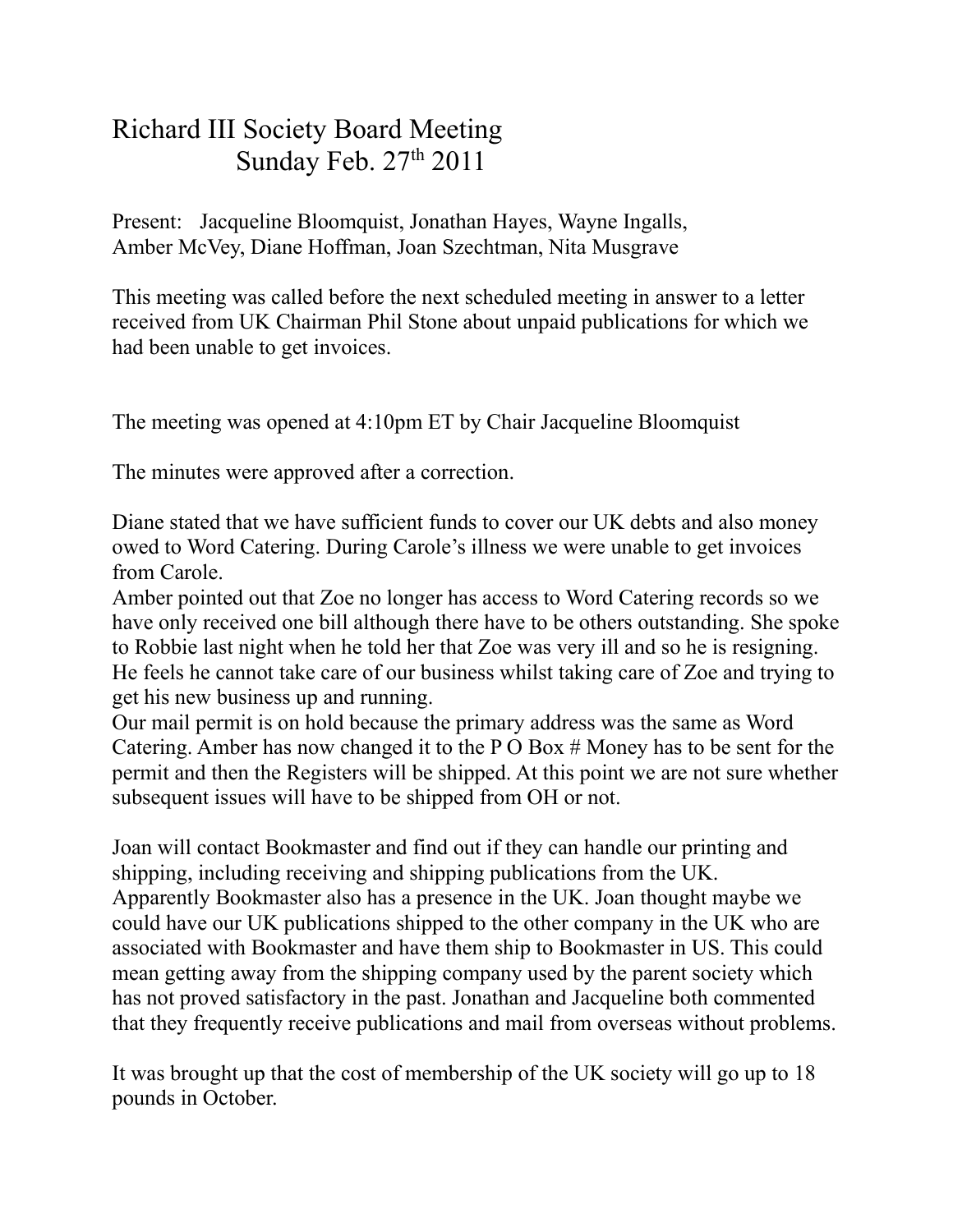UK society said that Homeland Security is said to be opening packages which may account for some of the damage. However it is our understanding that anything opened by Homeland Security has to have a sticker or similar explaining what happened. Amber will ask Robbie if the last lot of boxes were sturdier than the previous ones.

Wayne said there was a big change in 2007 when the cost of publications from UK went to 16 pounds per person. He pointed out that we pay 10 pounds less per member than people in UK. We also pay less than other branches. The rate is slated to increase to 18 pounds in October of this year. Phil Stone stated in his letter that they had been unable to verify membership numbers for the years 2008, 2009 and 2010 which is why they did not invoice us for subscriptions. We need to agree on numbers for these years so that Diane can obtain an accurate invoice and so pay what we owe. However Amber sends in membership numbers before each shipment and it is also included in the annual report so we don't understand why Phil was unable to find them. Their year begins on 10/02, so, is the first publication of the year the Autumn or Winter Bulletin? Diane will ask for this on the invoice.

Since our memberships run from the date of joining it is difficult to give a yearly membership number in October , therefore Joan suggested changing to the October renewal system. Everyone would receive a renewal notice for October, but they would be credited for months still left on their membership dues. Amber told us that some people give a \$500 gift in December with their renewal and wondered if this would affect them.

It was decided that an article should go in the Register to explain the new renewal system and also keep people up to date on problems with the Register. Since we are getting non-profit postage rates for the Register, when we get a new printer we will probably need a new permit for the city it is shipped from. Diane will contact Phil Stone and tell him our membership numbers for 2008, 2009 and 2010 which the Board has agreed upon. Diane will also ask for information as to whether the year begins with the Autumn or Winter Bulletin. Wayne believes it starts with the December Bulletin.

Jonathan reminded us that we need to inform the UK society as soon as possible of the new address to send the next Bulletins.

Jacqueline said we should e-mail Phil and tell him to hold the shipment of our Bulletins until we can provide an address.